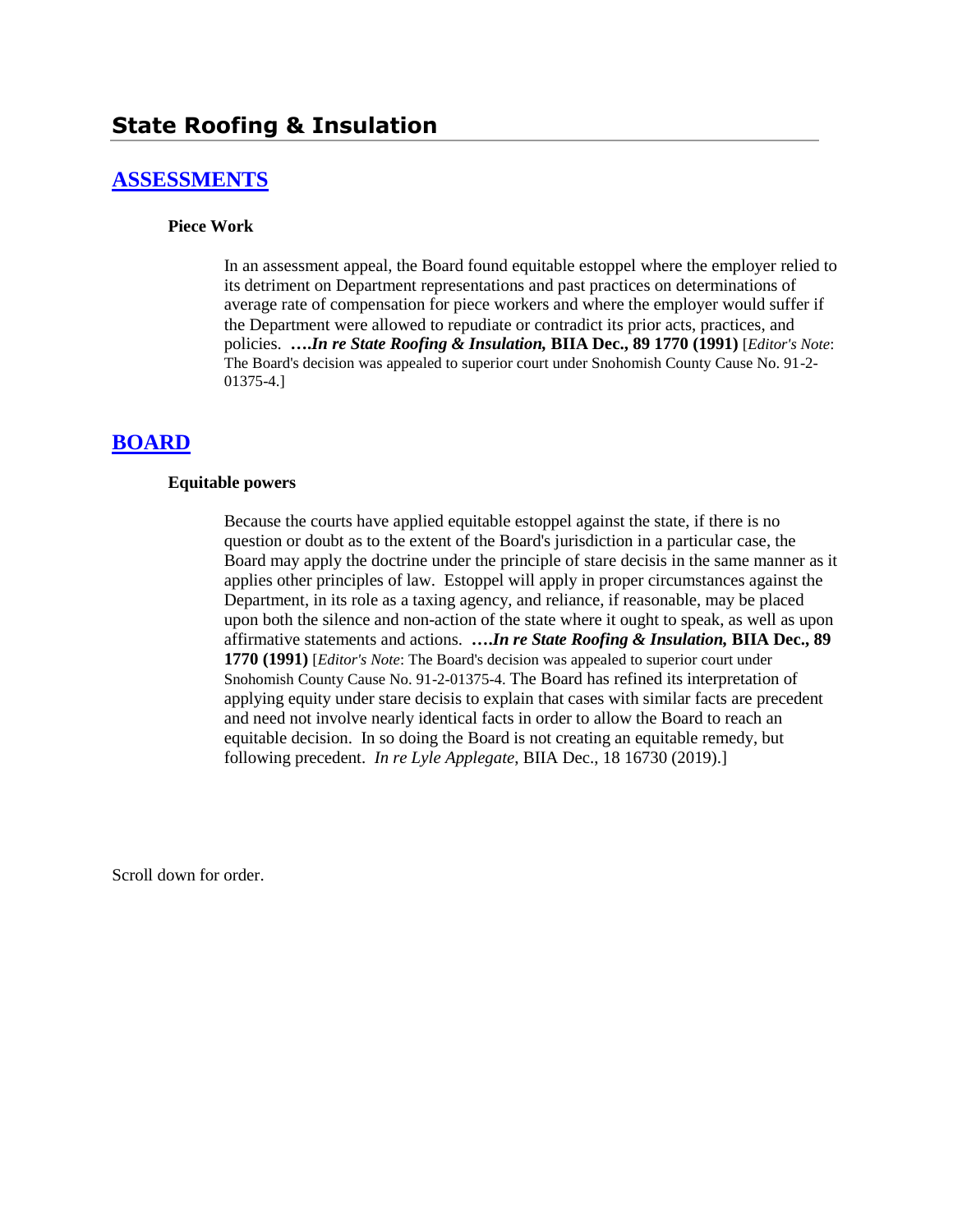#### **BEFORE THE BOARD OF INDUSTRIAL INSURANCE APPEALS STATE OF WASHINGTON**

**) )**

**)**

**IN RE: STATE ROOFING & INSULATION, INC.**

**DOCKET NO. 89 1770**

#### **FIRM NO. 372,995-00 ) DECISION AND ORDER**

APPEARANCES:

Firm-petitioner, State Roofing & Insulation, Inc., by Preston, Thorgrimson, Ellis & Holman, per Charles R. Bush

Department of Labor and Industries, by The Attorney General, per Christa L. Thompson, Christine A. Tilton, Timothy A. Brewer and Maureen Mannix, Assistants and Yvonne Dickson, Paralegal

This is an appeal filed by the employer, State Roofing & Insulation, Inc. on May 4, 1989 from an Order and Notice Reconsidering Notice and Order of Assessment of the Department of Labor and Industries dated April 20, 1989 which affirmed a Notice and Order of Assessment of Industrial Insurance Taxes No. 67064 dated December 30, 1988 which assessed industrial insurance taxes against the employer in the amount of \$122,731.74 for the period from July 1, 1986 through June 30, 1988. **REVERSED AND REMANDED**.

# **DECISION**

Pursuant to RCW 51.52.104 and RCW 51.52.106, this matter is before the Board for review and decision on a timely Petition for Review filed by the employer, State Roofing & Insulation, Inc., to a Proposed Decision and Order issued on July 23, 1990 in which the Department Order and Notice Reconsidering Notice and Order of Assessment dated April 20, 1989 was affirmed.

The Board has reviewed the evidentiary rulings in the record of proceedings and finds that no prejudicial error was committed and said rulings are hereby affirmed.

The employer, State Roofing & Insulation, Inc. (State Roofing), argues the Department should be equitably estopped from collecting a portion of industrial insurance taxes assessed for a two year period, the third quarter of 1986 through the second quarter of 1988. Our Industrial Appeals Judge held this Board lacks the authority to grant State Roofing the equitable relief requested, and affirmed the Department's actions. We hold the Board does have authority to grant equitable relief of the type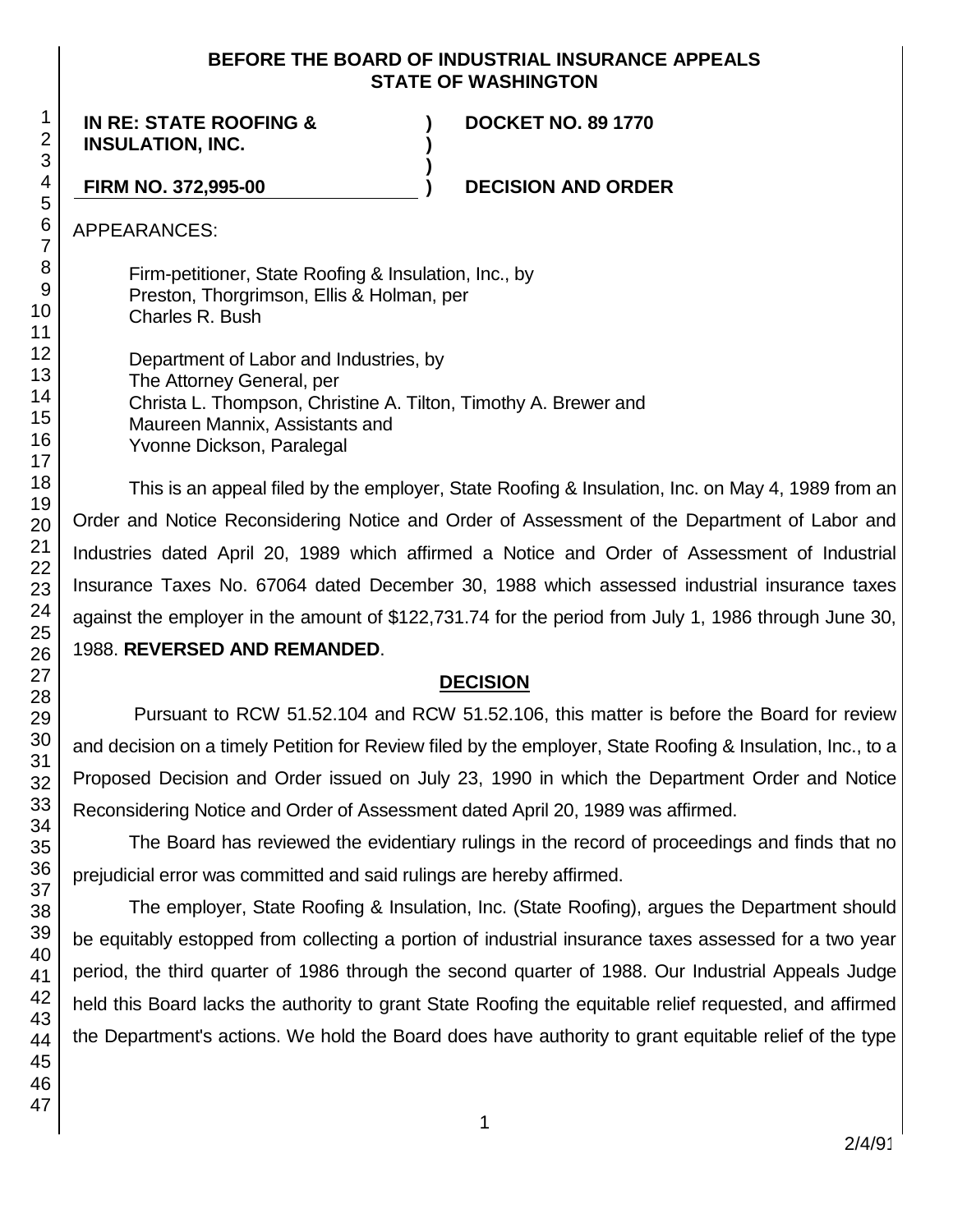sought by State Roofing and that the Department is estopped from assessing and collecting a portion of the taxes assessed for the period in question.

Lance Smith and his brother, Brad Smith, bought the business then known as State Roofers as 50/50 partners from their uncle in 1976. The business has grown, is now incorporated and specializes primarily in residential shake roofing application, although the firm also performs commercial-type roofing and applies residential roofs of varying materials. The firm purchased a shake mill in 1979 which produces shakes strictly for its own use. The firm focuses on the portion of the east Puget Sound area circumscribed by Marysville on the north and Federal Way on the south.

The "piece workers" rule  $1$  is used to calculate the worker hours upon which State Roofing pays industrial insurance premiums for a substantial number of its workers. Certain roofers within classification 0507 are compensated by the square, in other words based upon the number of shake bundles installed, five bundles equaling 100 square feet. Likewise, certain shake mill workers within classification 1005 are compensated based upon the number of bundles of shakes produced. The hours attributable to a particular piece worker are calculated by dividing the worker's compensation by the "average rate of compensation for the applicable classification" rounded down to the nearest half dollar, based upon "records of the department as compiled for the preceding fiscal year." WAC 296-17-350(6). Under this rule, it can readily be seen that hours upon which an employer must pay 

<sup>1</sup>WAC 296-17-350 reads in relevant part:F

(6) Piece workers. For employees whose compensation is based upon the accomplishment of a number of individual tasks whether computed on the number of pounds, items, pieces, or otherwise who are not subject to any federal or state law or rule which requires the reporting of actual hours worked, the employer shall for purpose of premium calculation assume each two dollars of earnings of each employee as representing one worker hour: Provided, That if the average rate of compensation for the applicable classification is at least \$3.00 but less than \$3.50 per worker hour the assumed amount shall be \$3.00 of earnings as representing one worker hour, and on a progressive basis, if the average compensation is at least \$3.50 but less than \$4.00 the assumed amount shall be \$3.50 of earnings as representing one worker hour, and so forth. The records of the department as compiled for the preceding fiscal year ending June 30, shall be the basis for determining the average rate of compensation for each classification: . . .

WAC 296-17-350(6).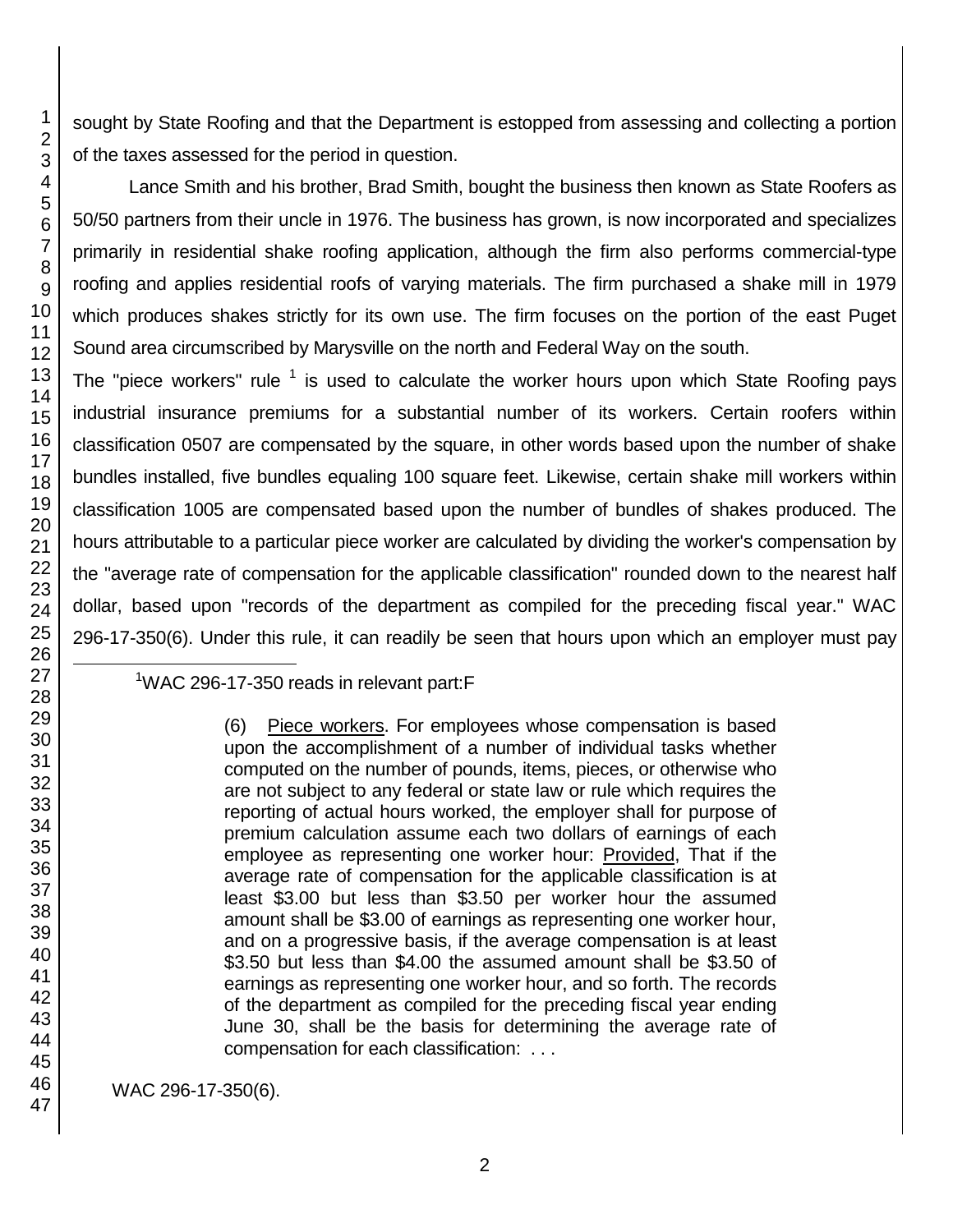taxes vary inversely with the average rate of compensation; a lower rate of compensation produces a larger number of hours and a higher rate of compensation produces a lower number of hours upon which premiums will be paid.

State Roofing has used \$19.50 as the average rate of compensation amount by which its piece workers' gross compensation is divided, in both the roof work 0507 classification and in the shake mill 1005 classification. During the audit period, the third quarter of 1986 through the second quarter of 1988, the applicable average rates of compensation as determined by the Department were: for roof work classification 0507, \$18.50 in 1986, \$13.50 in 1987, and \$14.00 in 1988; and, for shake mill classification 1005 \$11.50 in 1986, \$12.00 in 1987, and \$12.00 in 1988. State Roofing paid \$488,934.59 in industrial insurance taxes during the two-year period subject to the audit. The discrepancy between the higher divisor used by State Roofing and the lower divisor used by the Department in the piece workers rule formula accounts for the lion's share of the additional \$122,731.48 which the Department assessed as further due in taxes for the two-year period.

State Roofing asks that we hold the Department is barred under principles of equitable estoppel from collecting the additional assessments related to the piece worker calculations. We view the following facts as relevant to that determination. The average rate of compensation amount used by the prior owner for calculations under the piece worker rule was \$19.50. The present owners of State Roofing employed that same amount as the divisor in their own piece workers rule calculations without interruption through the second quarter of 1988. In 1983 the Department conducted an audit of State Roofing which covered the period of the first quarter of 1981 through the fourth quarter of 1982. Exhibit No. 3. That audit report did not criticize State Roofing's use of \$19.50 as the average rate of compensation under the piece workers rule for roof workers or for mill workers, nor did the audit staff orally criticize the employer for using that rate.

Lance Smith testified that he was aware that the average rate of compensation might change from time to time over the years. However, he did not direct any change in State Roofing's use of the \$19.50 divisor over these years. He explained his belief that from 1983 to 1989 the compensation paid in the industry to both mill workers and roof workers has never decreased and, in fact, has generally increased. Mr. Smith also explained that over the years State Roofing has bid on public works contracts. In order to prepare each bid, he has called the Department's Employment Standards-Apprenticeship-Crime Victims Division (ESAC) to obtain the prevailing wage rate required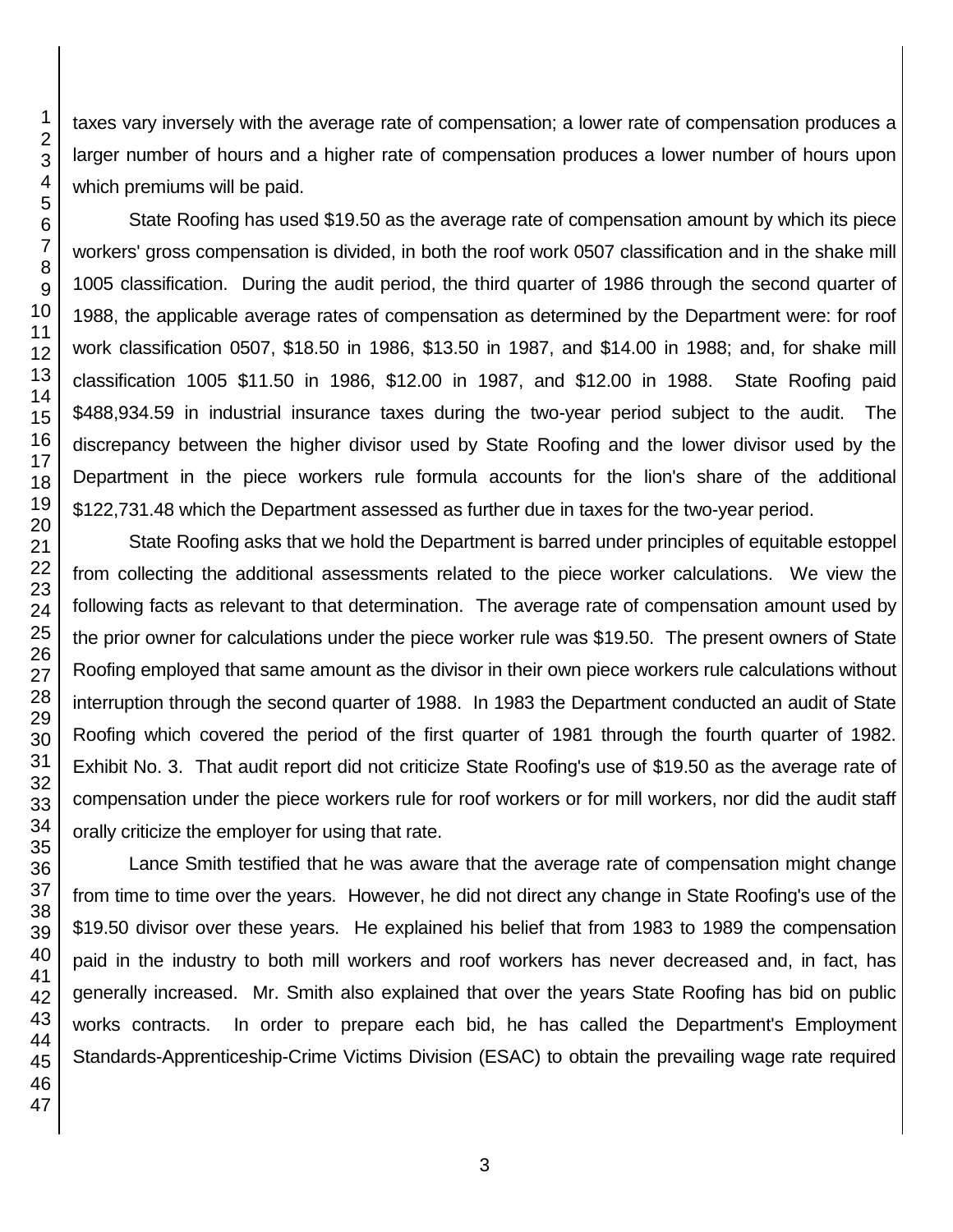for such contracts. Although admittedly not able to recall the exact figures, Mr. Smith recalled that the figure provided by ESAC was "always very close" to the \$19.50 figure. 3/7/90 Tr. at 43.

In his approximately 18 years in the roofing industry, Mr. Smith has not been aware of a division within the Department other than ESAC from which he could obtain wage rate information. Mr. Smith stated that he has never seen any notice from the Department, formal or informal, either specifically directed to State Roofing or to the industry in general, relating to the average rate of compensation which the Department expects to be used in piece workers rule calculations. Mr. Smith stated that he would have directed a change in the calculations accordingly, had he been apprised of a change in the average rate of compensation. He further noted that he has since learned that the divisor for the roofing classification increased in 1984 to \$21.00, which would have resulted in lesser industrial insurance taxes related to that classification had the appropriate divisor been used.

Nancy Smith has been the bookkeeper and office manager for State Roofing since 1978. She prepared Department of Labor and Industries quarterly reports until 1981, when A.D.T. began preparing the reports as part of its payroll service to the firm. The quarterly reports are now prepared by payroll staff at State Roofing. In any event, even when A.D.T. was preparing payroll and quarterly reports, the piece workers rule calculations were made by Mrs. Smith or other State Roofing staff on respective workers' time cards, which contained the gross pay information. In this regard, we note that the 1983 Post-Audit Instructions (Auditor's Comments Sheet) affirmatively indicated to State Roofing that its records were "OK" in the areas of"Availability", "Completeness" and "Accuracy", since the auditor checked the box under "OK" as opposed to "Deficiency". Exhibit No. 3, p. 4.

Mrs. Smith also described the information which State Roofing received from the Department by way of regular quarterly reports. Although substantial information regarding premium rates and proper classifications was provided by these Department reports, no information was supplied to State Roofing regarding the appropriate average rate of compensation to be used under the piece workers rule. This was confirmed by the Department's field auditor, Patrick E. deVries.

State Roofing also called as its witnesses two Department employees: Miriam Moses, an industrial statistician with the Prevailing Wage Section of the ESAC Division; and, Gary Griesmeyer, a research analyst who works with the actuarial staff in the Industrial Insurance Division in the setting of industrial insurance premium (tax) rates. We have learned the following from their testimony, as well as the later testimony of field auditor Patrick deVries. None of the Department's employees could identify any statute or adopted rule or regulation other than WAC 296-17-350(6) which would direct an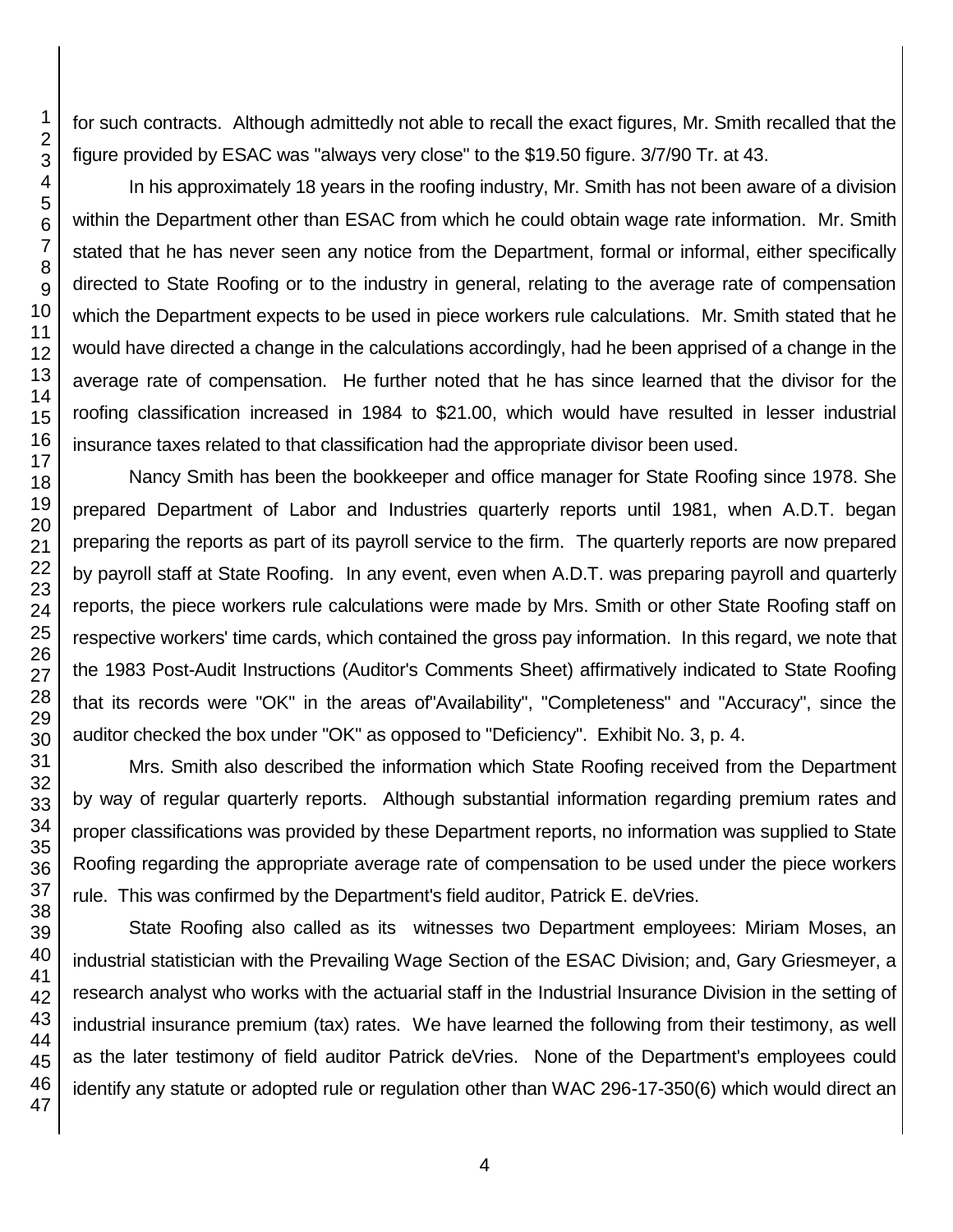employer to the particular division of the Department or other source to find out the amount to be used as the average rate of compensation for particular classifications under the piece workers rule. Mr. DeVries indicated that the Department sends out employer bulletins on a quarterly basis and stated that bulletins in 1984 and in 1986 specifically addressed the piece workers rule: "That notice for piecework is noted here and where they should contact the Department, or that they should contact the Department on a yearly basis to be notified of the new rate." 3/7/90 Tr. at 73. Mr. deVries described the bulletin as a folded newsletter on colored paper approximately four pages long. He did not know whether the newsletter was mailed in an envelope nor whether it was mailed to individual employers.

The Department's Industrial Insurance Division in 1986 altered the source from which it obtained the "average rate of compensation" to be used in the piece workers rule calculations, at least with regard to the roof worker classification 0507. Until 1986, the Industrial Insurance Division utilized the prevailing wage rate figure promulgated by the ESAC Division as the minimum wage which must be paid on a public works project. When asked her opinion as to "whether the prevailing wage would be generally on the high side or the low side of the actual average hourly wage", Ms. Moses indicated "(i)t would be on the high side." 3/7/90 Tr. at 13. In 1986, the Industrial Insurance Division began establishing its own average rate of compensation amount from its own records by dividing gross compensation reported by total hours reported in a particular classification by employers. This provided a lower figure than that previously obtained from the ESAC Division. In 1986, the Industrial Insurance Division used an average between the two sources and, then, beginning in 1987 went solely with its own calculations. The results of this change are readily observable by tracking the average rate of compensation amount utilized by the Department from 1983 forward: 1983--\$19.50; 1984--\$21.00; 1985--\$21.00; 1986--\$18.50; 1987--\$13.50; and 1988--\$14.00. Although not directly stated, we believe the inference from the testimony is inescapable that the Industrial Insurance Division changed its source for an "average rate of compensation" precisely due to the belief that the ESAC Division source was on the "high end" and also with knowledge that the resulting average rate of compensation used would be significantly lower under the new method. $2$  Had the Department

 <sup>2</sup> According to Ms. Moses, the ESAC "prevailing wage rate" equals the "wage rate, plus benefits, should benefits apply." 3/7/90 Tr. at 7. During the period of 1980 through 1989, the wages never decreased except for an update occurring on July 15, 1988 when the wage figure was \$18.35 as compared to an update occurring December 1, 1986 when the wage rate was \$18.85. However, we note that the benefit portion increased between these two dates from \$2.57 to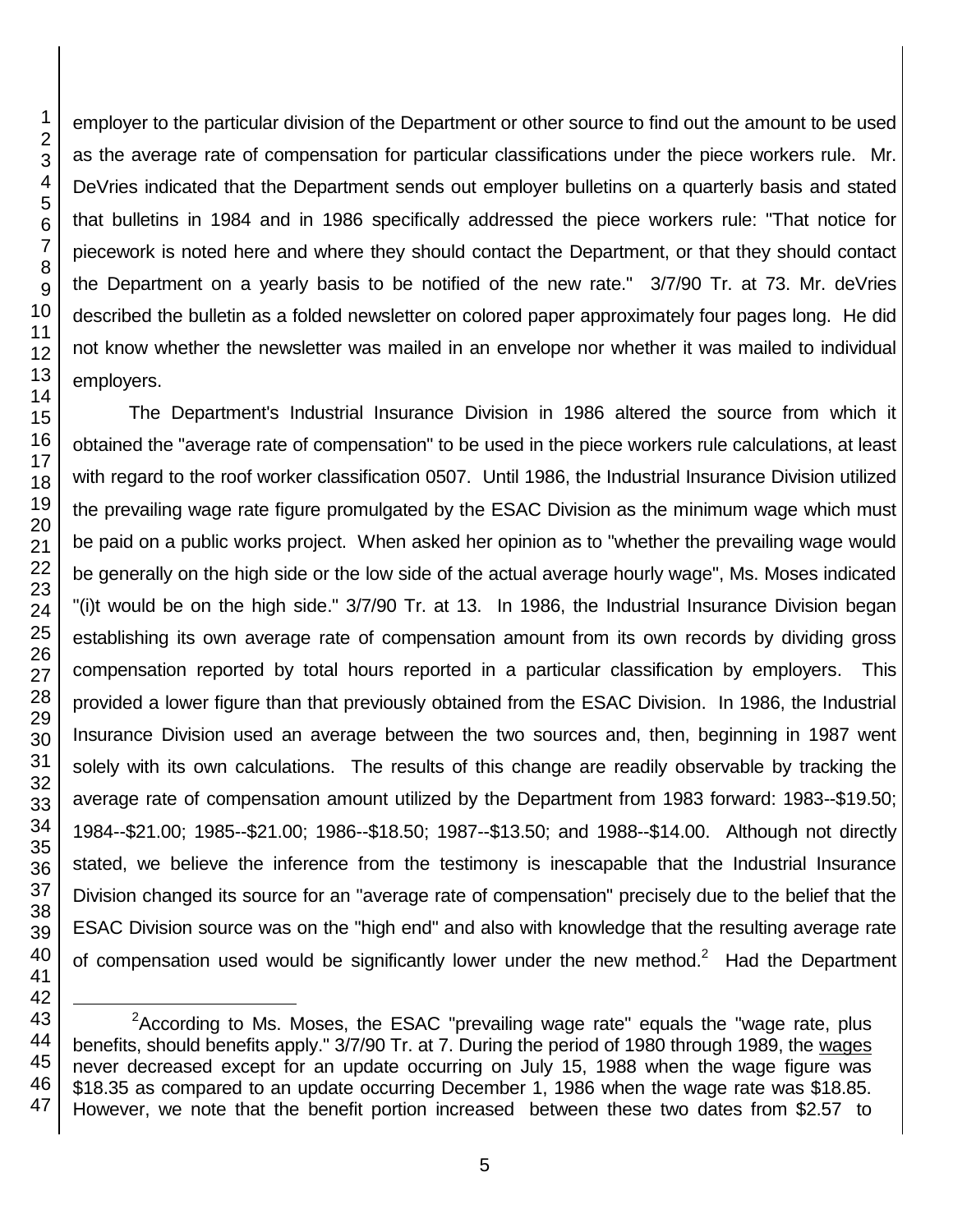continued to use the ESAC Division figures, the average rate of compensation would have stayed the same or increased as Mr. Smith believed.

Finally, there is a significant difference in the facts of this case related to the shake mill classification 1005 as distinguished from the roof work classification 0507. Unlike the roof work classification, the proper "average rate of compensation" for the shake mill classification was never \$19.50 as far as we are aware. We are not apprised of any change in Department procedures regarding this classification, such as from using the ESAC Division prevailing wage figure to using an "average rate of compensation" calculated by the Industrial Insurance Division from its own records. The "average rate of compensation" amounts used by the Department in the shake mill classification are: 1983 - \$12.00; 1984 - \$11.50; 1985 - \$10.50; 1986 - \$11.50; 1987 - \$12.00; and 1988 - \$12.00. There are no marked fluctuations of the amount used under this classification. We infer from this and the other information provided, that when Mr. Smith called the Department's ESAC Division, he was only requesting information concerning the prevailing wage rate for the roof worker classification 0507 and not for the shake mill classification 1005. Consistent with this, we assume a prevailing wage rate for shake mill workers was not relevant to public works contracts upon which State Roofing bid. In short, the evidence before us does not suggest any other reasons for State Roofing's belief that \$19.50 might be the appropriate "average rate of compensation" for shake mill workers in classification 1005 other than the \$19.50 rate having been utilized historically by State Roofing without criticism by the Department in its 1983 audit or subsequently, prior to the 1988 audit with which we are now concerned.

We next turn our attention to the matter of this Board's authority to apply principles of equitable estoppel and, then, to whether the doctrine is applicable in the present case.

# **BOARD AUTHORITY TO APPLY THE DOCTRINE OF EQUITABLE ESTOPPEL**

We have previously refused to apply equitable doctrines in In re Isaias Chavez, Dec'd., BIIA Dec., 85 2867 (1987); In re Ronald E. Jamieson, BIIA Dec., 62,551 (1983); and In re Seth E. Jackson, BIIA Dec., 61,088 (1982). In each of these cases we declared that we lack broad equitable powers. In each we considered that granting the equitable relief requested would require that we extend the extent of our jurisdiction and/or that we expand an equitable doctrine beyond the confines of its reach as determined by our courts.

\$3.15. Thus the increase in benefits applicable to July 15, 1988 more than offset the decrease in the wage portion. The total "prevailing wage rate" actually increased.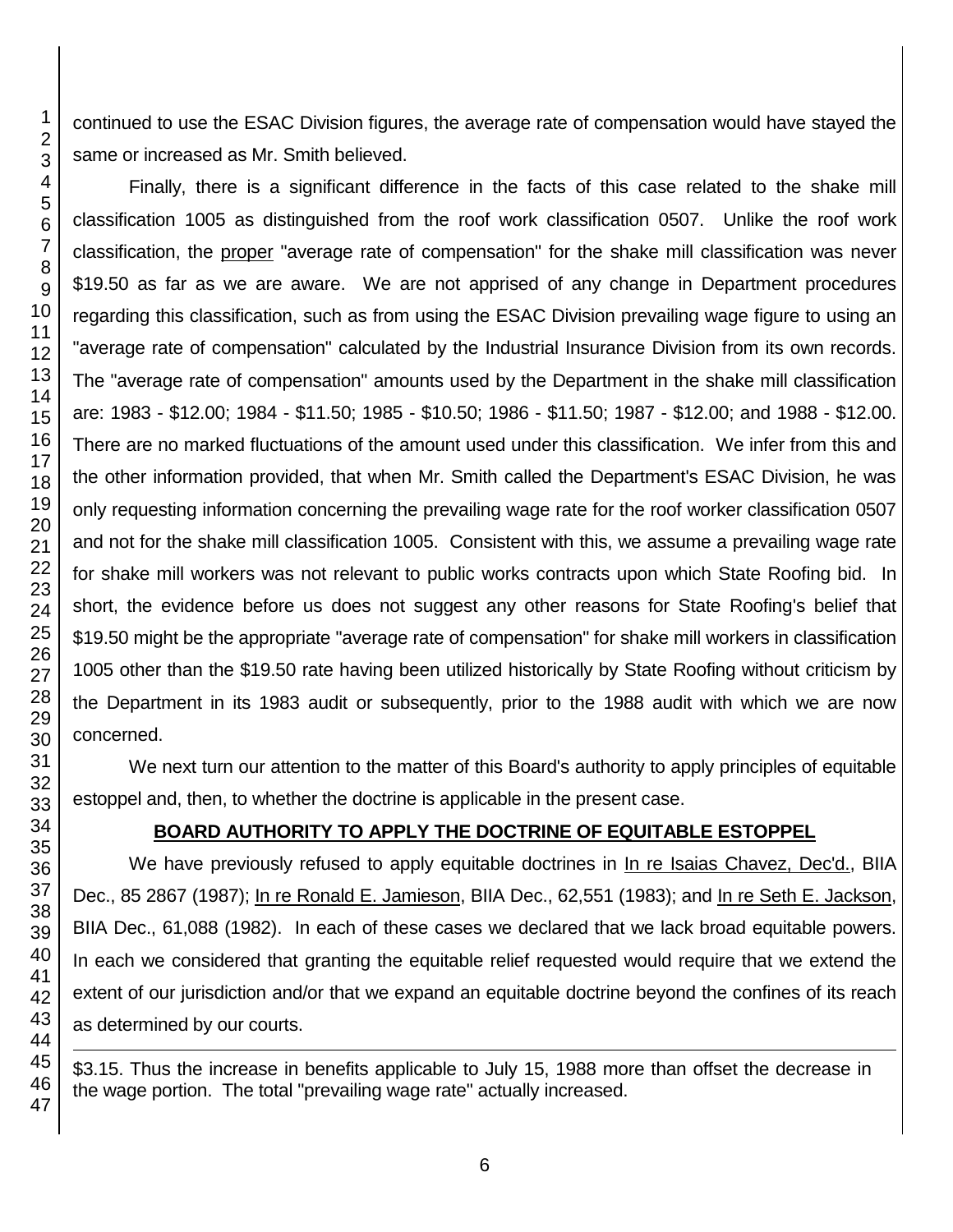We have repeatedly indicated, however, that this Board lacks any broad equitable powers . . . . The Board applies the law as established by cases such as [Rodriguez v. Dep't of Labor & Indus., 85 Wn.2d 949, 540 P.2d 1359 (1975) and Ames v. Dep't of Labor & Indus., 176 Wash. 509, 30 P.2d 239 (1934) ], not because it holds any equitable power but because it is anticipating the relief which would be granted under the principle of stare decisis upon further appeal to superior court. It is without authority to expand those doctrines to cases presenting dissimilar facts. Jamieson, supra, at 5. No authority has been brought to our attention which would allow us to find that ignorance of the law or illiteracy constitute sufficient excuses for not filing a timely claim as required by RCW 51.28.050. Under these circumstances and for the aforementioned reasons we are unable to extend the principles of Rodriguez and Ames to the facts of this case.

#### In re Isaias Chavez, Dec'd., supra, at 9.

We have cited State ex rel Pioli v. Higher Education Board, 16 Wn. App. 642, 558 P.2d 1364 (1976) and Tacoma v. Civil Serv. Bd. of Tacoma, 6 Wn.App. 600, 494 P.2d 1380 (1972) when refusing to exercise equitable power. See, e.g., Jamieson, supra, at 5 and Jackson, supra, at 3. Each of these cases which we have previously cited also related to the question of whether the tribunal had jurisdiction over the party or the subject matter of the dispute. The court held that the administrative tribunal could not expand its jurisdiction by equity:

> More important to disposal of this contention is that the Higher Education Personnel Board's jurisdiction is determined by statute, not equity. See Tacoma v. Civil Serv. Bd., supra. Estoppel cannot be used for the purpose of conferring subject matter jurisdiction upon a court. Wesley v. Schneckloth, 55 Wn.2d 90, 346 P.2d 658 (1959); Rust v. Western Washington State College, 11 Wn.App. 410, 523 P.2d 204 (1974). We hold estoppel cannot confer subject matter jurisdiction on an administrative tribunal which has a more restricted scope of authority.

State v. Higher Educ. Personnel Bd., 16 Wn.App. at 646. See also Jones v. Dep't of Corrections, 46 Wn.App. 275, 279, 730 P.2d 112 (1986).

There is no question or doubt as to the extent of our jurisdiction in the present case. Rather, the substantive issue is whether the doctrine of equitable estoppel should be applied against the Department, given the facts we have described. We may apply the doctrine of equitable estoppel under the principle of stare decisis just as we apply other principles of law. In re Isaias Chavez, Dec'd., supra, at 9. Since our courts have found that equitable estoppel is applicable against the State, we may apply the doctrine where the circumstances are appropriate and within those situations and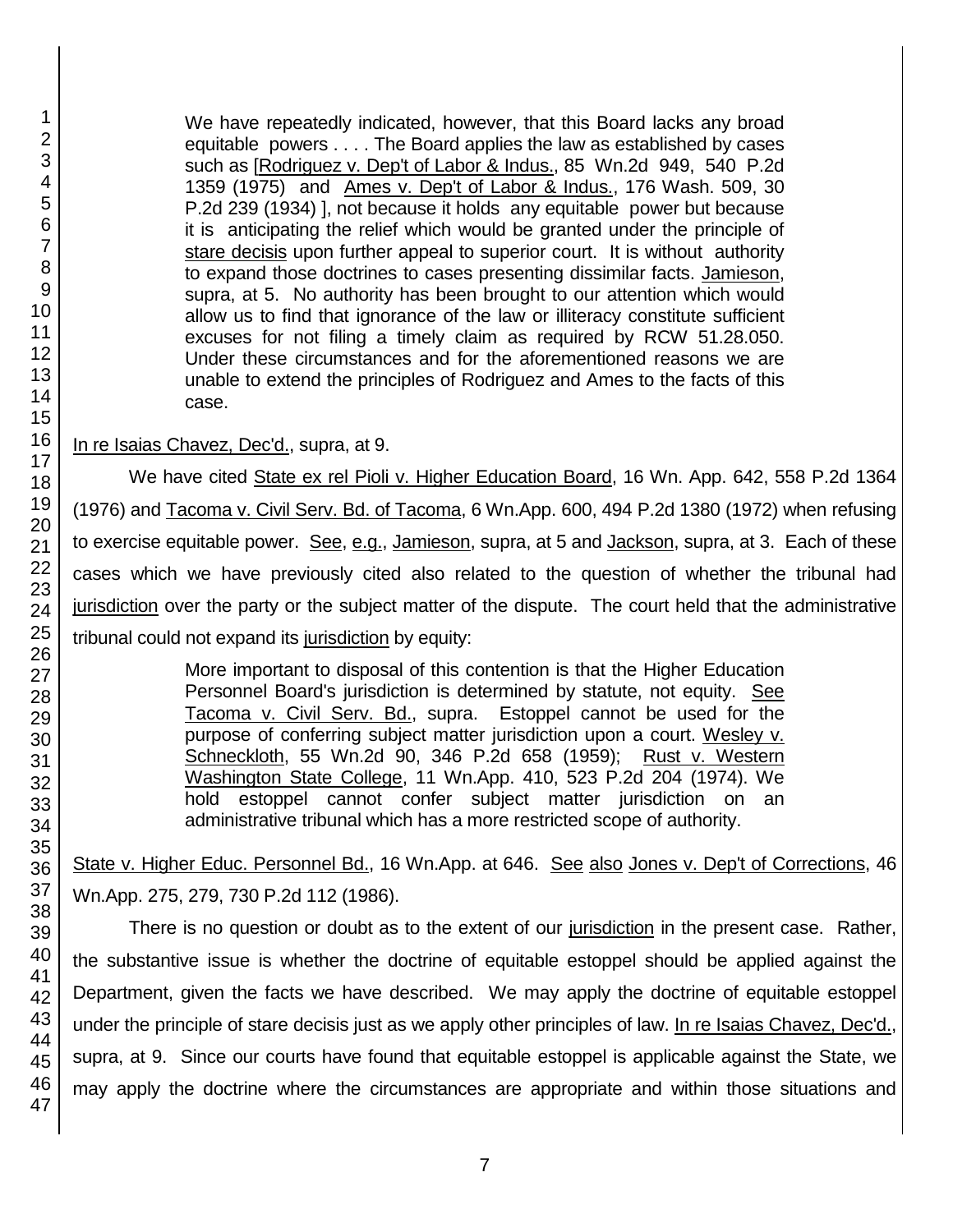guidelines set out by our courts. See Shafer v. State of Washington, 83 Wn.2d 618, 622, 521 P.2d 736 (1974) and Finch v. Matthews, 74 Wn.2d161, 171, 443 P.2d 833 (1968).

# **APPLICATION OF THE DOCTRINE OF EQUITABLE ESTOPPEL TO THE FACTS OF THE PRESENT CASE**

Estoppel consists of three elements: (1) an admission, statement, or act inconsistent with a claim later asserted; (2) action by the other party on the faith of such admission, statement, or act; and (3) injury to such other party resulting from allowing the first party to contradict or repudiate such admission, statement, or act. Harbor Air Serv., Inc. v. Board of Tax Appeals, 88 Wn.2d 359, 366-67, 560 P.2d 1145 (1977). The State can be estopped where a party has acted to his or her detriment in reliance upon the State's commitment, although the State cannot be estopped because of unauthorized admissions, conduct, or acts of its officers. Estoppel will not lightly be invoked against the State to deprive it of the power to collect taxes.

Revenue v. Martin Air Conditioning, 35 Wn.App. 678, 682-683, 668 P.2d 1286 (1983).

The court in Martin Air Conditioning cited, as an example of the principles we have just quoted, Kitsap-Mason Dairymen's Ass'n v. State Tax Comm'n, 77 Wn.2d 812, 467 P.2d 312 (1970) in which the court distinguished a taxing agency oversight from a change in interpretation of a statute or rule. In that case the court noted:

> This is not a case in which auditors changed their interpretation of a statute or rule. It is one in which they overlooked through ignorance, neglect or inadvertence Kitsap's error in computing the tax. The fact that the oversight only recently has been discovered does not relieve Kitsap of its liability for the correct tax during the audit period now under consideration.

> The doctrine of estoppel will not be lightly invoked against the state to deprive it of the power to collect taxes. The state cannot be estopped by unauthorized acts, admissions or conduct of its officers. Wasem's Inc. v. State, 63 Wn.2d 67, 385 P.2d 530 (1963); Bennett v. Grays Harbor County, 15 Wn.2d 331, 130 P.2d 1041 (1942).

Kitsap-Mason Dairymen's Ass'n v. State Tax Comm'n, 77 Wn.2d at 818 (Emphasis supplied).

Applying the rules from these cases, the court in Martin Air Conditioning found that the Department of Revenue was not estopped from collecting sales taxes on fuel pump-outs or assumptions even though Martin Air Conditioning's practice of refunding the sales tax to the old customer and taking a deduction had been undetected for several years. The court found that the Department of Revenue did not change its policy with respect to application of the particular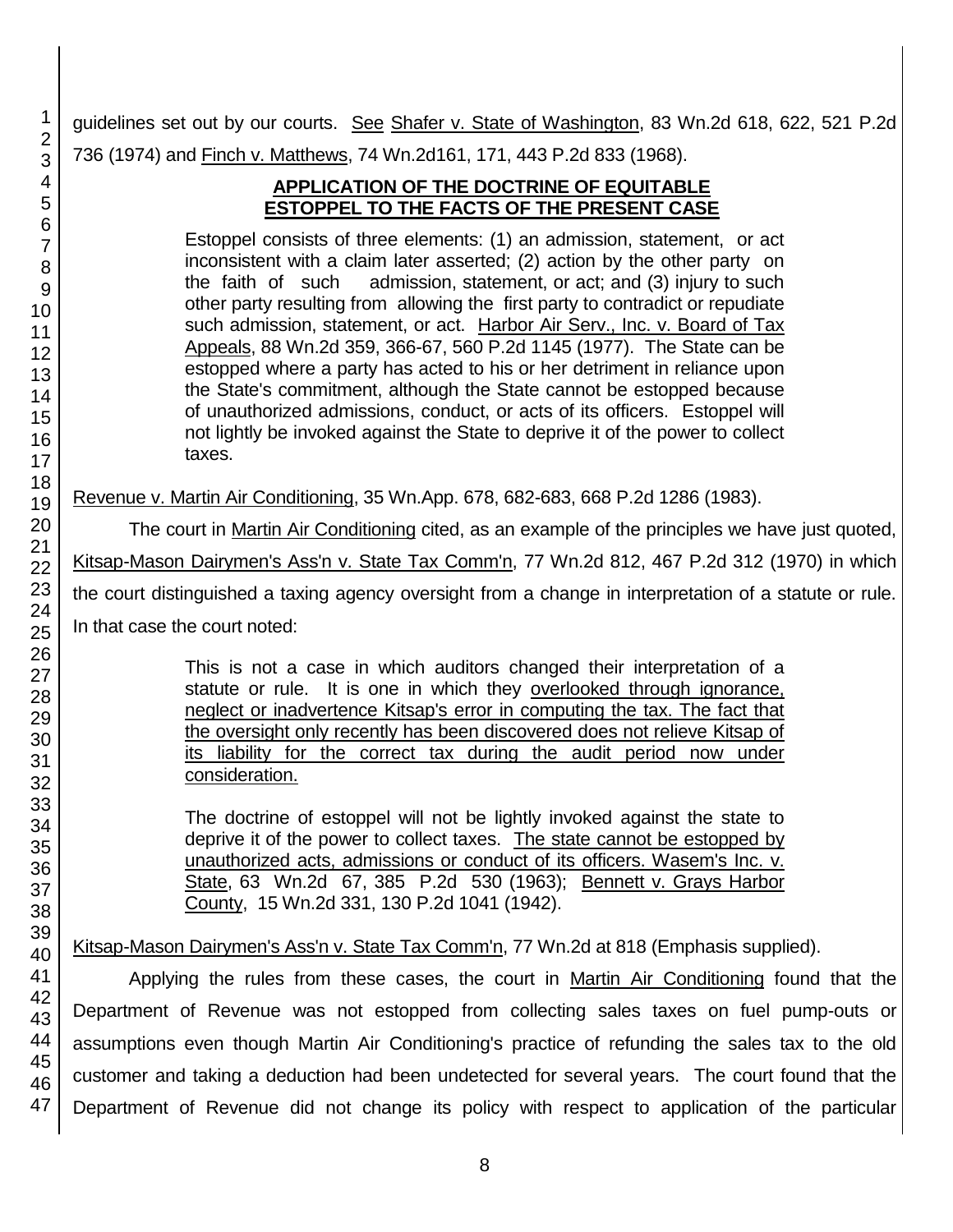Washington Administrative Code provisions which it had promulgated and that Martin Air Conditioning had not in fact relied upon any past interpretations, audit reports or instructions from the Department of Revenue. The evidence presented

> ... a pattern of erroneous reporting done in good faith which went undetected because of mistake or inadvertence on the part of state auditors in failing to catch the error after reviewing the books, or because it was not discoverable from the books. It does not suggest an act, admission, or statement inconsistent with a claim later asserted, on the faith of which another acts. This is not a situation which is proper for the application of the doctrine of estoppel.

#### Martin Air Conditioning, 35 Wn.App. at 687-688.

We glean from these cases the principle that the doctrine of equitable estoppel should not apply against the taxing agency where reliance is asserted to have been only upon inadvertent oversight or mistake by agency auditors in a prior audit, regardless of whether the error leading to the erroneous reporting by the taxpayer was observable in prior audits.

In the present case, State Roofing was utilizing \$19.50 as the average rate of compensation under the piece workers rule for both its shake mill workers and roof workers during the 1983 audit period. The Department's auditors overlooked this during the 1983 audit. It appears that State Roofing's error was discoverable had the auditors viewed the time cards on which the piece worker rule calculations were made by State Roofing's bookkeeper. With regard to the shake mill classification, State Roofing has not suggested anything other than asserted reliance upon the Department's oversight in the 1983 audit. State Roofing had apparently erroneously assumed that it could use the \$19.50 divisor for this classification upon purchase of the shake mill in 1979.

Apart from the 1983 audit oversight, there has been no showing that the Department in any way induced State Roofing to use this figure in the shake mill classification. No evidence was presented to show that the Industrial Insurance Division was using the ESAC Division prevailing wage rate in this classification at any time, let alone that the Industrial Insurance Division changed any practice in this regard. We have already inferred from this that Mr. Smith's inquiries of the ESAC Division subsequent to 1983 concerned the prevailing wage rate in the roof workers classification and not in the shake mill classification. A finding that State Roofing somehow relied upon these communications as a basis for its continued use of the \$19.50 figure in the shake mill classification would amount to sheer speculation. "Estoppels must be certain to every intent, and are not to be taken as sustained by mere argument or doubtful inference." P.U.D. v. Cooper, 69 Wn.2d 909, 918,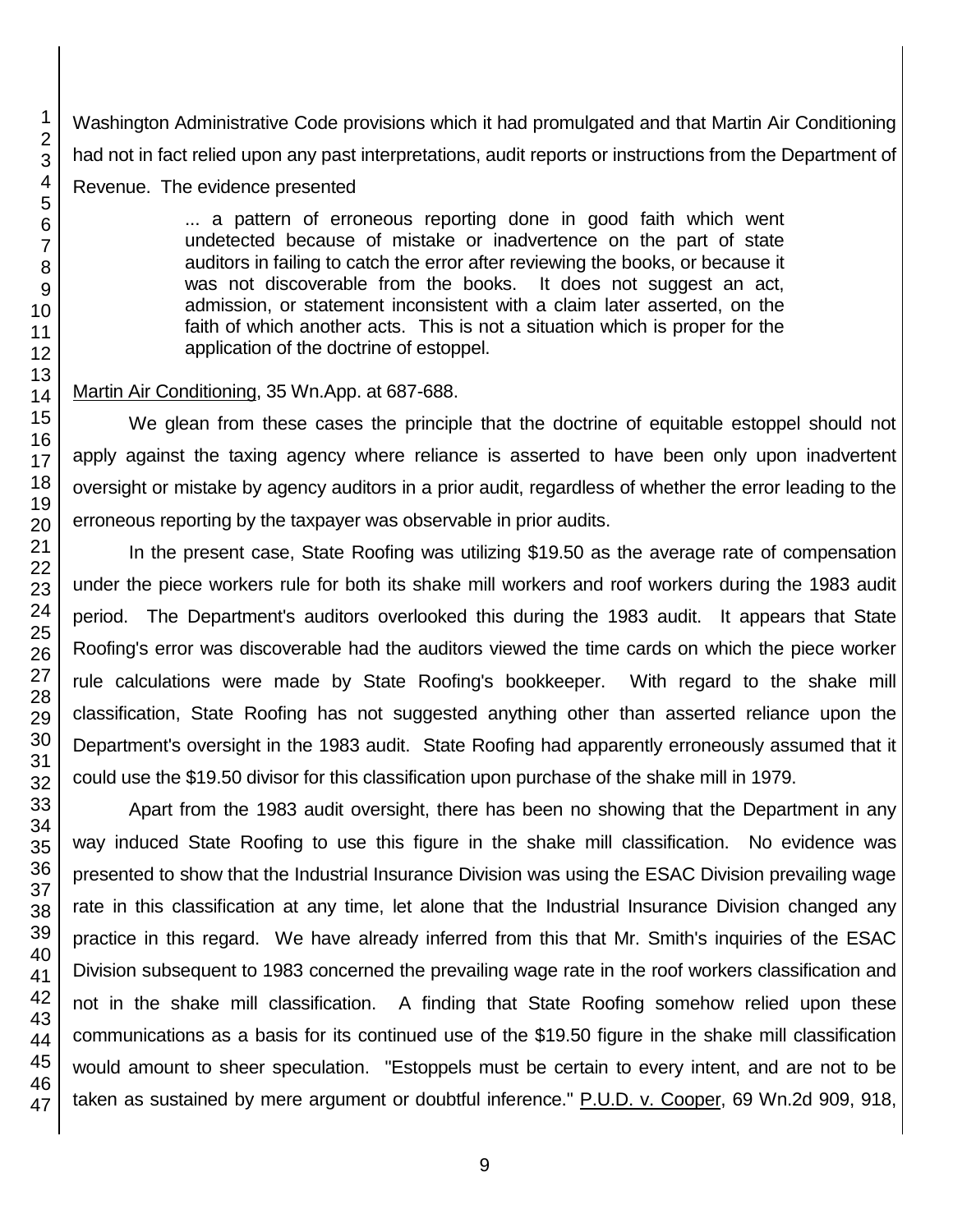421 P.2d 1002 (1966). See also Chemical Bank v. WPPSS, 102 Wn.2d 874, 905, 691 P.2d 524 (1984) and Pioneer National Title v. State, 39 Wn.App. 758, 760-761, 695 P.2d 996 (1985). We conclude that the doctrine of equitable estoppel does not apply against the Department to prevent its collection of the increased premiums attributable to recalculation utilizing the correct average rate of compensation for piece workers in the shake mill classification.

However, with regard to the roof worker classification, the decisions of our courts applying the doctrine of equitable estoppel direct that an opposite result should adhere. Equitable estoppel may be applied against the state when acting in its governmental as well as in its proprietary capacity "when necessary to prevent a manifest injustice and the exercise of its governmental powers will not be impaired thereby." Finch v. Matthews, supra, 74 Wn.2d at 175.

In Harbor Air v. Bd. of Tax Appeals, 88 Wn.2d 359, 560 P.2d 1145 (1977) the court found in favor of the taxpayer, Harbor Air, under the doctrine of equitable estoppel. Harbor Air agreed to purchase a flight service business, complied with Washington's Uniform Commercial Code -Bulk Transfers Article, included the Department of Revenue as a creditor and gave notice to the Department of Revenue. The Department of Revenue responded that it was unable to locate excise tax returns of the purchased business from January 1, 1972 forward and that an audit was outstanding. Prior to closing on the deal, the business which Harbor Air was purchasing filed tax returns for the periods after January 1, 1972. Subsequent communications from the Department of Revenue gave no indication that there were any anticipated tax deficiencies prior to January 1, 1972 or that the audit would encompass earlier periods. After Harbor Air closed the deal for the agreed purchase price, the Department of Revenue enlarged its audit and sought to collect taxes owing for periods prior to January 1, 1972. The court found that the Department of Revenue could have easily clarified the scope of its audits and prevented Harbor Air's misunderstanding and that Harbor Air would not have disbursed the purchase funds if it had known the scope of the audit. "Permitting the department to collect Executive's [the purchased business] taxes from respondent would result in manifest injustice to respondent and should not be allowed." Harbor Air, 88 Wn.2d at 367.

The Supreme Court later characterized its holding in Harbor Air as follows: "State estopped because it created a predictable misunderstanding by its ambiguous communication." Board of Regents v. Seattle, 108 Wn.2d 545, 553, 741 P.2d 11 (1987).

The court in Board of Regents also cited with approval Conversions v. Dep't of Revenue, 11 Wn.App. 127, 521 P.2d 1203 (1974). "The State will be estopped by its silence, coupled with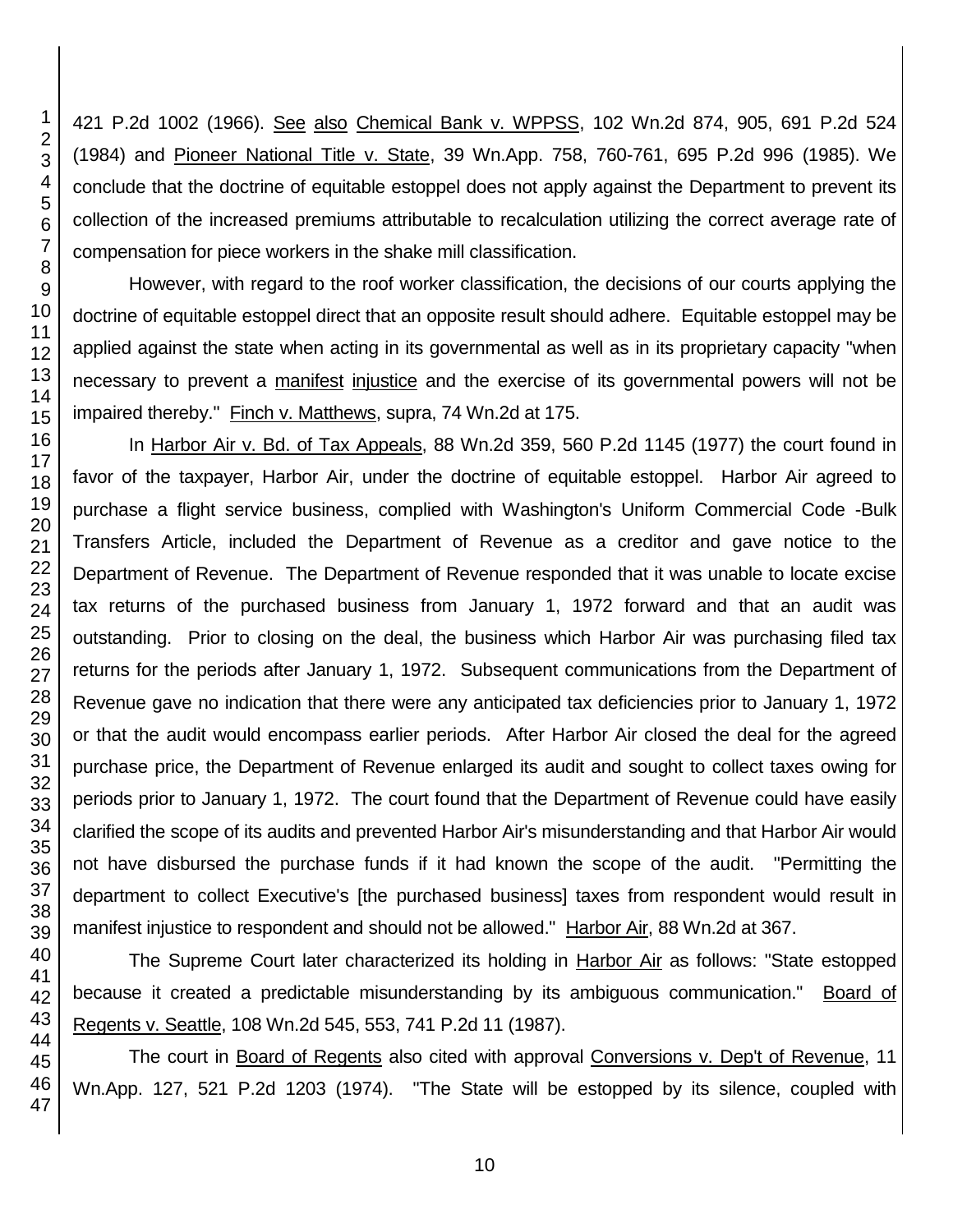knowledge of another's detrimental acts in reliance on that silence. Thus, the State's advice that a non-collection taxation hearing is pending coupled with 10 years of subsequent inaction estops the State from later collecting taxes; the taxpayer justifiably assumed that the State's silence implicated a non- collection ruling ..." Board of Regents, supra, 108 Wn.2d at 553. In Conversions, the court returned the case for trial, outlining the requirements for a showing that equitable estoppel should apply against the Department of Revenue: " (1) that the state has previously acted (non-acted) in a manner inconsistent with the claim which it presently asserts; (2) the taxpayer had a right to, and reasonably did, rely on the state's non-action; and (3) the taxpayer has been injured by reason thereof". Conversions, supra, 11 Wn.App. at 135.

From these cases we conclude not only that estoppel will apply in the proper circumstances against a state taxing agency, but also that reliance, if reasonable, may be placed upon both the silence and non- action of the state where it ought to speak or act to prevent the misunderstanding, as well as upon affirmative statements and actions. Board of Regents v. Seattle, supra, 108 Wn.2d at 553-554; Harbor Air v. Bd. of Tax Appeals, supra, 88 Wn.2d at 366-67; and Conversions v. Dep't of Revenue, supra, 11 Wn.App. at 135. With regard to piece worker rule calculations for the roof workers classification 0507, State Roofing has shown that it reasonably relied to its detriment upon affirmative acts and statements, as well as silence and non-action on the part of the Department, which were inconsistent with the Department's recalculations under the piece worker rule for the audit period now under consideration. We do not rely upon the Department's oversight in the 1983 audit.

The Department agrees that the \$19.50 figure used by State Roofing in its calculations for the roof workers classification was indeed correct in 1983. The Department also admits that, as Mr. Smith assumed, that figure was derived from the Department's ESAC Division's determination of the prevailing wage rate. Upon contacting the Department in subsequent years, Mr. Smith found that the prevailing wage rate remained close to the \$19.50 figure, if anything increasing but never decreasing. The Department's own staff verified that this was in fact true.

In reliance upon this knowledge, Mr. Smith did not initiate any change in calculation of his piece workers' hours in the roof work classification. Given that WAC 296-17-350(6) calls for rounding the average rate of compensation off to the lowest half-dollar, we believe it reasonable that Mr. Smith chose not to explore further the possibility that State Roofing's industrial insurance tax liability might have actually been less for certain periods. In any event, the Department does not here complain that State Roofing paid too much tax for the roof worker classification during any period.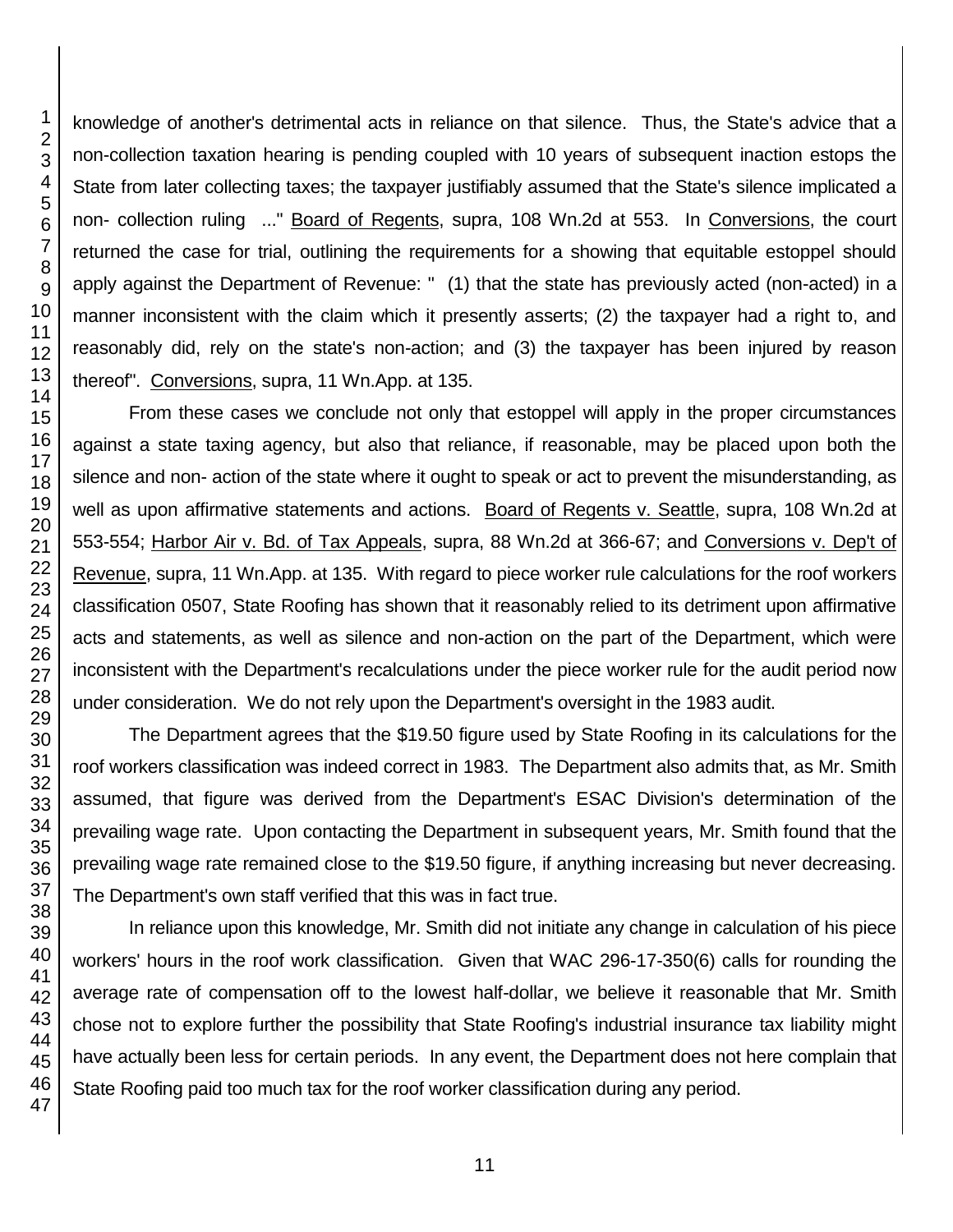Both Mr. Smith and bookkeeper Nancy Smith testified that they did not receive any communication from the Department which called their attention to a change in the average rate of compensation figure to be used for the roof worker classification or which would alert them to the need to make any further inquiry of the Department than that already being accomplished by Mr. Smith's contacts with the ESAC Division. The Department has not criticized the extent of State Roofing's record keeping nor the regular flow of quarterly reports between State Roofing and the Department. None of these communications contained any information which would have alerted State Roofing to its error. We also note that there has been no suggestion that State Roofing was attempting to avoid its full liability for industrial insurance premiums.

During the audit period in question, State Roofing paid \$488,934.59 in industrial insurance taxes. It was only after the Department's subsequent audit that State Roofing learned of its error. Although detailed evidence was not presented on the matter of injury or detriment which State Roofing would suffer from additional taxes, Mr. Smith clearly testified that the roofing business is highly competitive. The obvious inference must follow that, having completed State Roofing's contracts during the audit period, the expense of additional taxes for that period cannot readily be passed on to future customers. Detailed information on this point is wholly unnecessary to clearly convince us that State Roofing would be financially injured by the Department's actions.

We have already indicated that we do not, and could not under the law, rely upon a mere oversight by Department auditors in the 1983 audit. The Department has advanced only two other reasons why it believes equitable estoppel should not adhere related to piece worker calculations in the roof worker classification. Neither of these reasons has merit upon close examination.

First, the Department presented some testimony to the effect that information regarding the proper average rate of compensation, or the source for obtaining this information, was made available by way of employer bulletins. We cannot give any weight to this contention in the present case because the Department's only witness did not have any knowledge as to whether such bulletins were mailed to State Roofing. In addition, the record before us provides little further information other than that the bulletins take the form of newsletters. The Department has not suggested that any authority exists, legal or otherwise, to support the proposition that State Roofing should reasonably be held responsible for reviewing the bulletins if it indeed received them. The fact that such bulletins existed, or that other employers made use of information contained in them, does not significantly detract from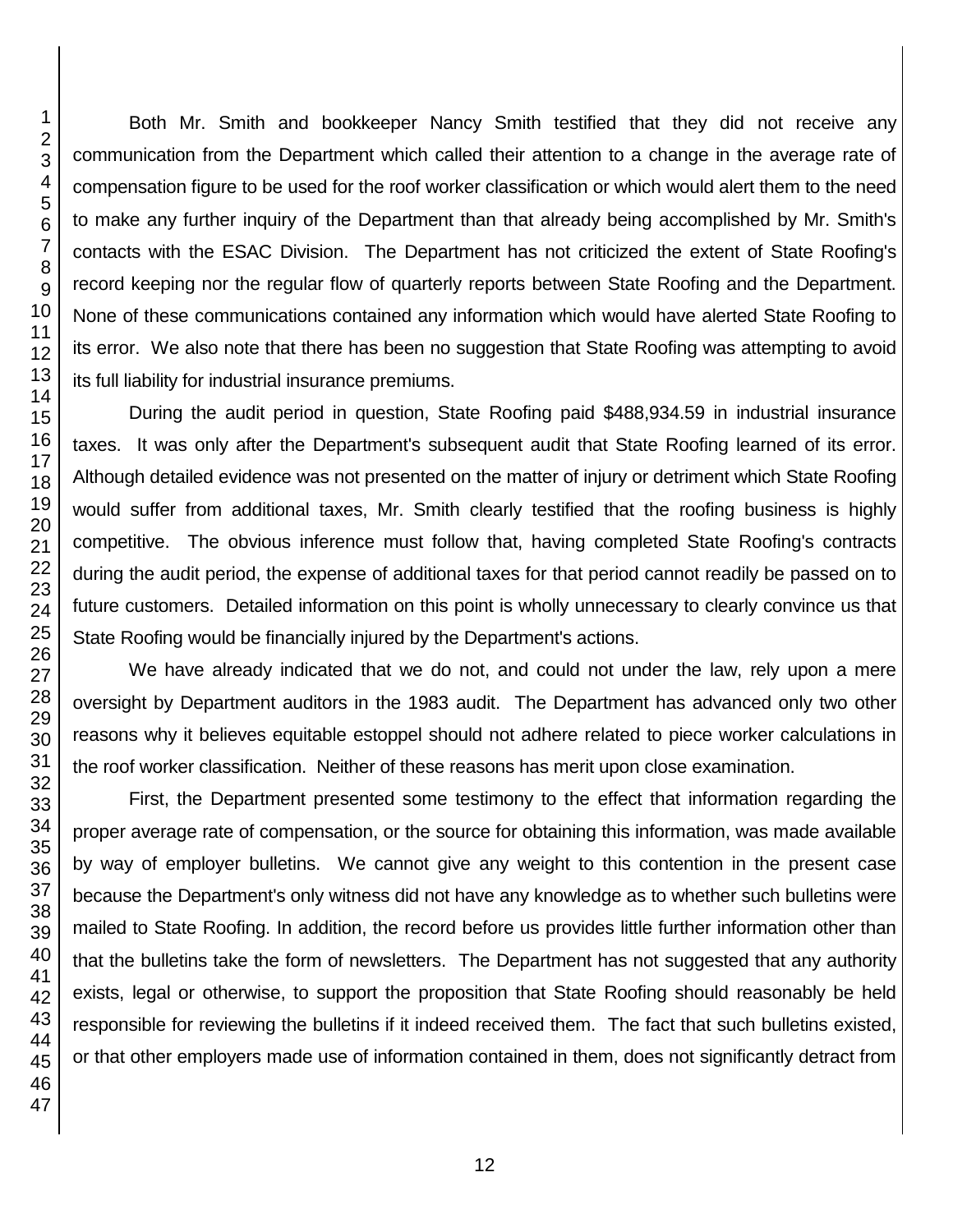the reliance by State Roofing upon the pattern of more affirmative representations and actions on the part of the Department.

Secondly, the Department argues that the language of WAC 296-17- 350(6) put State Roofing on notice that it should check with the Department every year to determine the proper average rate of compensation for respective classifications: "The records of the department as compiled for the preceding fiscal year ending June 30, shall be the basis for determining the average rate of compensation for each classification . . . ." (Emphasis supplied) However, State Roofing did check with the Department over the years. Mr. Smith checked with the Department's ESAC Division which was the only source of which he was aware in the Department providing information that would be relevant to the rule. The information he obtained was correct through 1985.

Beginning in 1986, Mr. Smith's source within the Department itself became an incorrect source, not because of some change on Mr. Smith's part, but rather as we have previously explained, because the Industrial Insurance Division changed its own practice. The Division began using its own records, thereby deriving a lower average rate of compensation, rather than the ESAC Division figure. The Department had clearly established a pattern which it should have anticipated might induce employers to rely upon the ESAC Division prevailing wage rate, as the Department itself had done. Likewise, the Department should have reasonably anticipated that employer errors in the calculation of piece worker hours might result if proper notice of the change was not given to employers. WAC 296-17-350(6) is insufficient for this purpose. The rule does not in fact direct employers to contact the Department, let alone a particular division within the Department. The language which we have cited from the provision has not been amended to reflect any change over the years relevant to this particular case.

In the final analysis, we believe that pointing to WAC 296-17- 350(6) underscores more the unreasonableness of the Department's inaction and silence on the subject than any unreasonableness on the part of State Roofing in relying upon the prior pattern established by the Department. We believe the change in practice by the Industrial Insurance Division constituted rule making within the meaning of this state's Administrative Procedure Act, whether considered under the definition of "rule" contained in former RCW 34.04.010(2) or the present RCW 34.05.010(15). The rule making requirements of the Administrative Procedure Act have been, and continue to be, applicable to the Department of Labor and Industries. Former RCW 34.04.010(1) and present RCW 34.05.010(2) and .030. The requirement that regulatory practices and changes of general applicability be made in the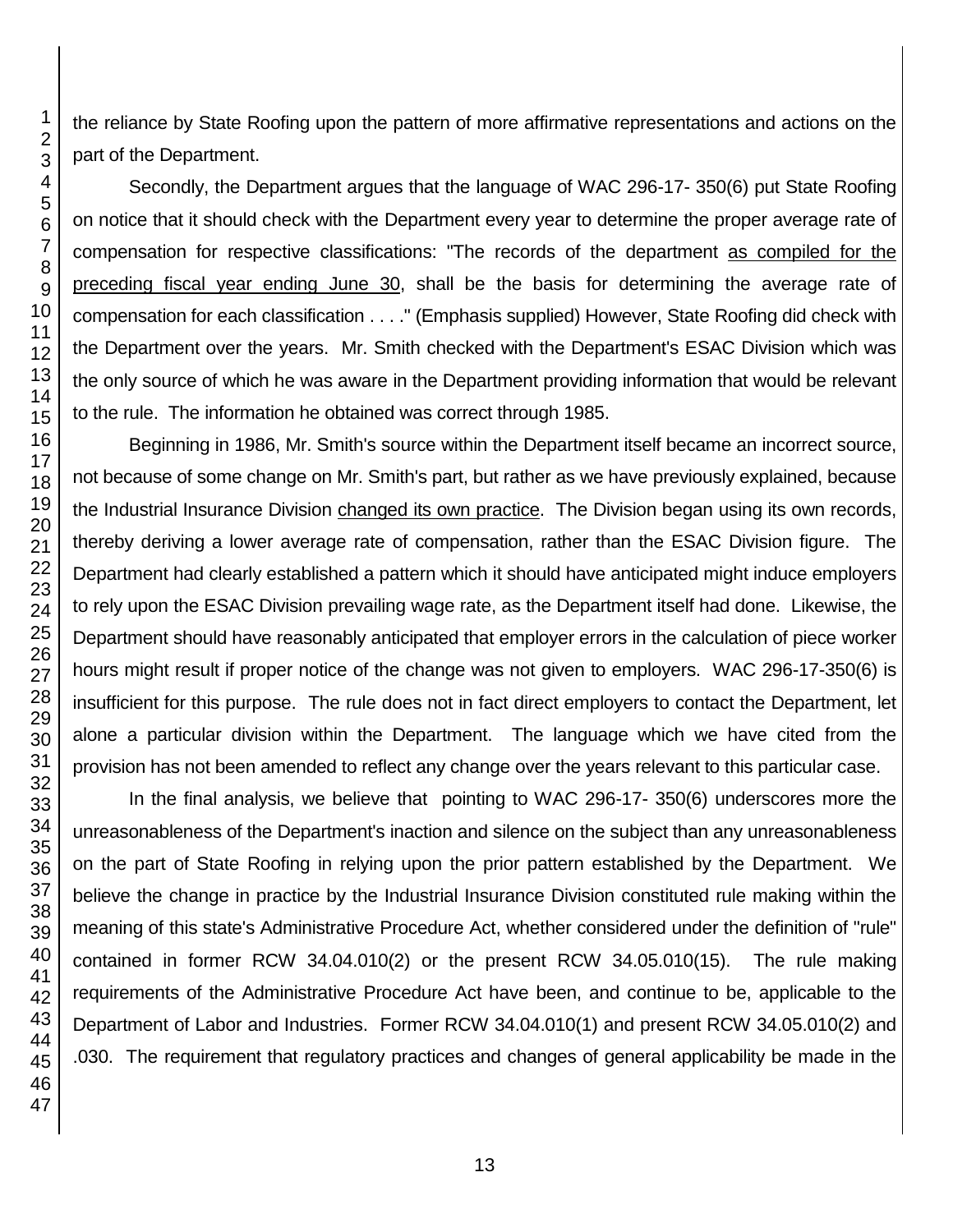form of published rules so as to properly put affected parties on notice is particularly relevant in the present case. Former RCW 34.04.025-.058 and present RCW 34.05.210-.395.

In Ocosta School Dist. v. Brouillet, 38 Wn.App. 785, 689 P.2d 1382 (1984) the court held that bulletins from the Superintendent of Public Instruction did not suffice to meet Administrative Procedure Act rule making requirements with regard to deductions the Superintendent would take from statutory school district allocations for other revenues available to the districts. The bulletins were held insufficient even though the Superintendent had promulgated a rule under the Administrative Procedure Act designating bulletins as the source of such information. 38 Wn.App. at 787-791. Likewise, policies and practices followed by the Human Rights Commission in choosing tribunal members constituted rule making, subject to the rule making provisions of the Administrative Procedure Act. Milwaukee R.R. v. Human Rights Comm'n, 87 Wn.2d 802, 811- 13, 557 P.2d 307 (1976).

State Roofing has not argued that the Department's piece worker calculations are invalid due to failure to properly adopt and promulgate rules under the Administrative Procedure Act. Rather, we simply note our own belief that the Department's failure to comply with the rule making and promulgation requirements of the Administrative Procedure Act was but another form of its silence and inaction which made State Roofing's reliance upon the former practice of the Department all the more reasonable.

In summary, we hold that, in the circumstances of this case, the Department is estopped from using an average rate of compensation other than \$19.50 in piece worker calculations in the roof worker classification 0507 for the audit period in question. The Department is not equitably estopped from using the correct average rate of compensation for piece workers in the shake mill classification 1005. In so holding, we adopt from the Proposed Decision and Order Finding of Fact No. 1 and Conclusion of Law No. 1 and in addition make the following Findings of Fact and Conclusions of Law:

# **FINDINGS OF FACT**

2. Beginning sometime in, or prior to, 1981 and continuing through 1985, the Industrial Insurance Division of the Department of Labor and Industries adopted as a policy and practice the use of the prevailing wage rate promulgated by the Department's Employment Standards-Apprenticeship-Crime Victims Division (ESAC) for roof workers as the "average rate of compensation" which the Industrial Insurance Division would use for calculations regarding the roof work classification 0507 under the piece workers rule, WAC 296-17-350(6). The applicable average rate of compensation thus determined for classification 0507 for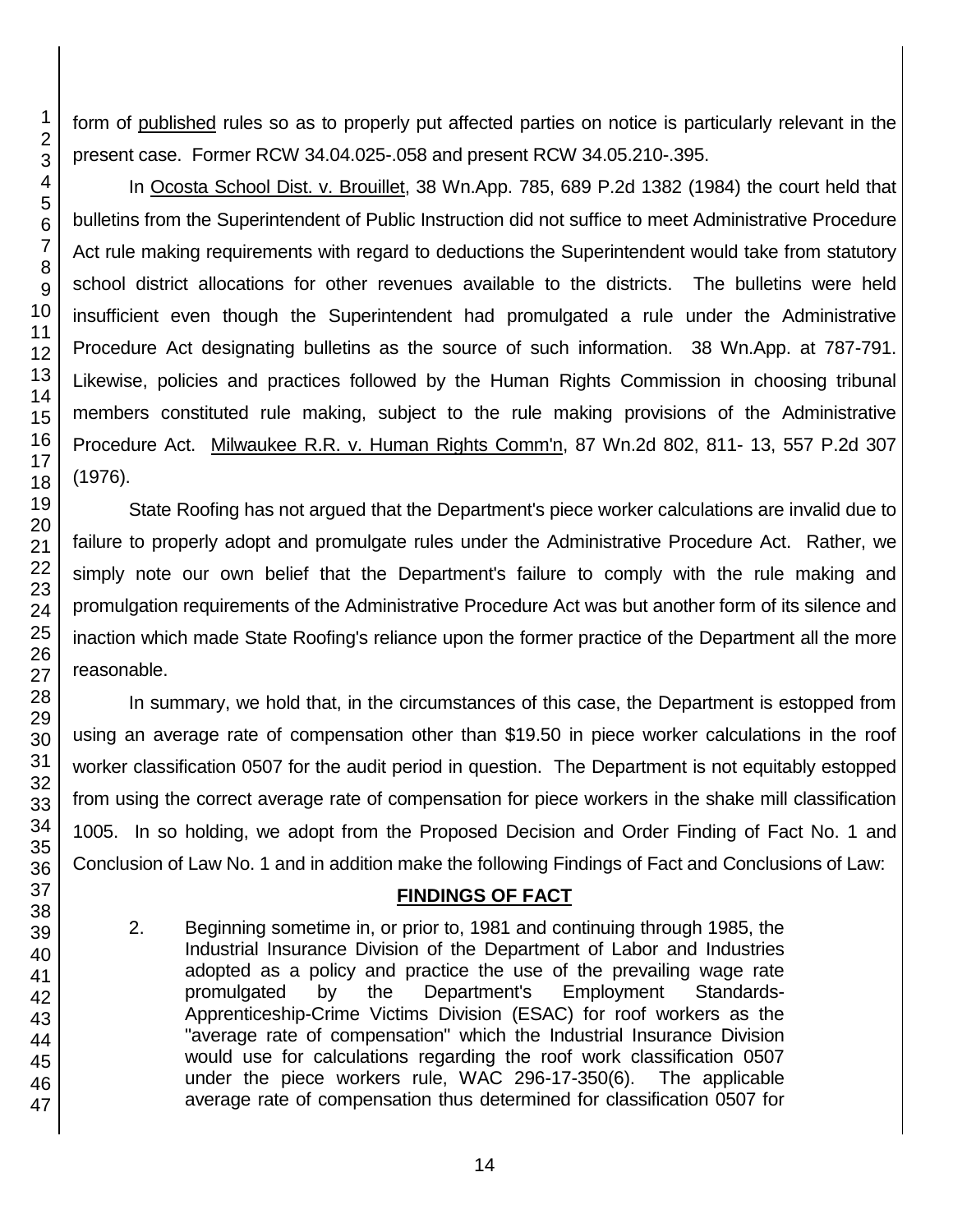the years 1981 and 1982 was \$19.50. Beginning in 1986, the Industrial Insurance Division changed its practice and policy regarding the source of the "average rate of compensation" which it would use for classification 0507 under WAC 296-17-350(6). For the year 1986, the Department averaged the ESAC Division prevailing wage rate figure and a figure which the Department obtained by way of dividing the total gross wages reported to it by employers under classification 0507 by the number of hours the employers reported in the same classification. Thereafter, for years ensuing 1987 through at least June 30, 1988, the Industrial Insurance Division utilized the quotient obtained by dividing the gross wages reported by the number of hours reported to it by employers as the average rate of compensation under WAC 296-17-350(6). The Department did not adopt or promulgate any rule or regulation for publication in the Washington State Register or Washington Administrative Code describing this change, nor did the Department otherwise inform State Roofing & Insulation, Inc. of the change until the Industrial Insurance Division conducted a field audit of State Roofing & Insulation, Inc. after June 30, 1988.

- 3. State Roofing & Insulation, Inc. utilized \$19.50 as the "average rate of compensation" under WAC 296-17-350(6) for calculation of reportable hours for its piece workers in classification 0507 from 1976 through June 30, 1988. From time to time throughout this period, State Roofing & Insulation, Inc. contacted the Department's ESAC Division in order to obtain prevailing wage rate information for workers in classification 0507 for purposes of meeting requirements for bids on public works contracts. Through these contacts with the ESAC Division, State Roofing & Insulation, Inc. learned that the prevailing wage rate remained close to \$19.50 and that the figure increased but never decreased during this same period. Reasonably relying upon this information, State Roofing & Insulation, Inc. believed that \$19.50 was acceptable to the Department's Industrial Insurance Division as the "average rate of compensation" for classification 0507 under WAC 296-17-350(6) at all times through June 30, 1988. Throughout this period, State Roofing & Insulation, Inc. was not aware of any division other than ESAC in the Department which it should contact in order to obtain wage rate information for purposes of calculating worker hours in classification 0507 under WAC 296-17-350(6).
- 4. When the Department in 1986 altered its practice and policy for determining the average rate of compensation for classification 0507 under WAC 296-17-350(6) the Department knew that the average rate of compensation figure would decrease and that employers continuing to compute worker hours in classification 0507 under the piece workers rule in WAC 296-17- 350(6) would incur a greater tax liability for the same total compensation paid a piece worker as compared to the previous practice and policy wherein ESAC Division prevailing wage rate figures had been used. This is true of State Roofing & Insulation, Inc. The amount of industrial insurance taxes for which it would be liable in classification 0507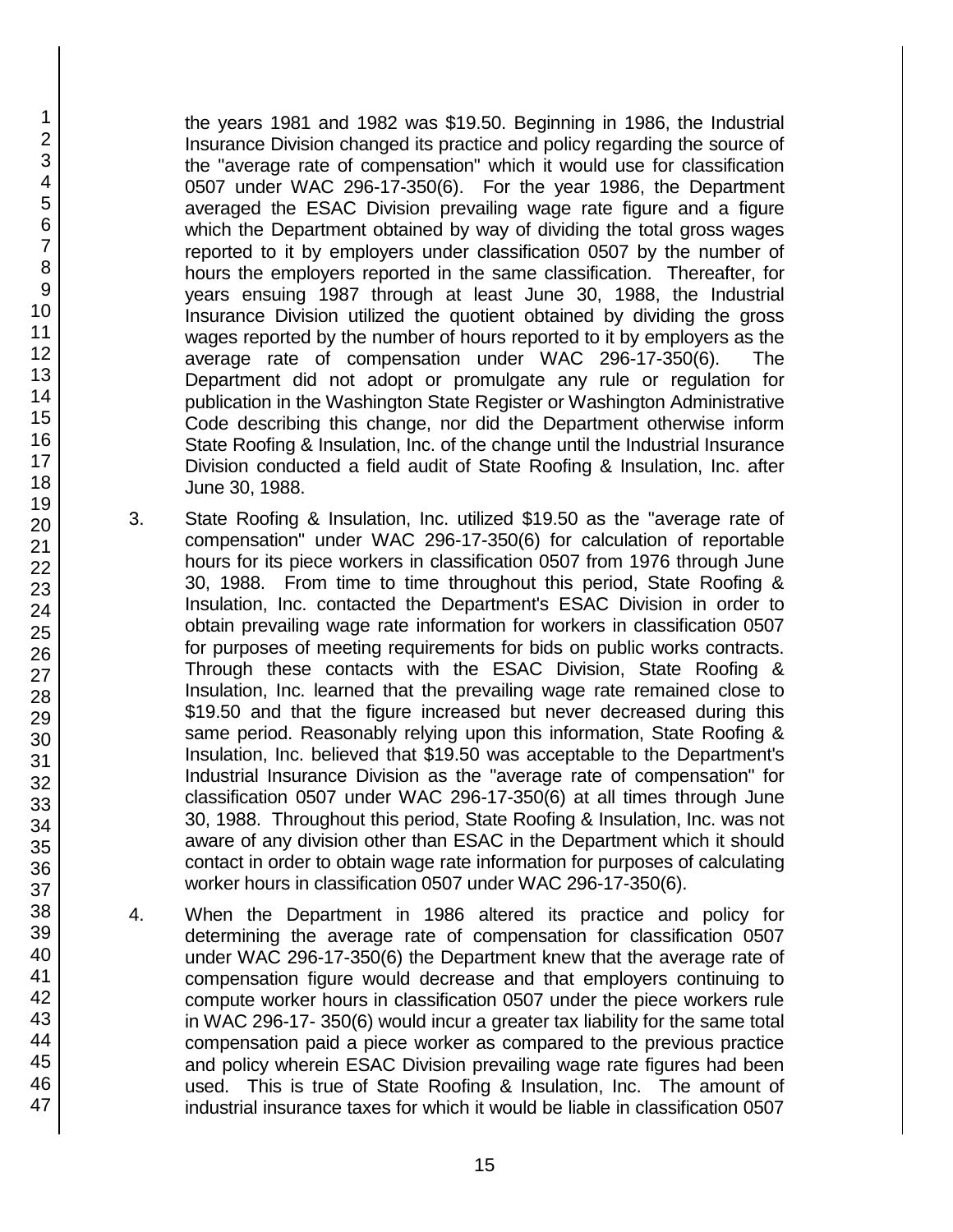under the piece worker rule for the period July 1, 1986 through June 30, 1988 under the Department's new practice and policy would be substantially greater than the amount of taxes which it calculated and paid for classification 0507 using \$19.50 as the average rate of compensation. The industry in which State Roofing & Insulation, Inc. is involved is highly competitive. State Roofing & Insulation, Inc. would suffer financial loss if held liable for an increase in industrial insurance premiums attributable to piece workers in classification 0507 due to recalculation of reportable hours using an average rate of compensation lower than \$19.50 under WAC 296-17-350(6) for the period July 1, 1986 through June 30, 1988.

- 5. An injury to State Roofing & Insulation, Inc. would result from allowing the Department of Labor and Industries to contradict or repudiate for the period July 1, 1986 through June 30, 1988 its prior acts, practice, and policy of allowing State Roofing & Insulation, Inc. to utilize \$19.50, or a higher figure, as the average rate of compensation for piece workers in classification 0507 for calculations under WAC 296-17-350(6). State Roofing & Insulation, Inc. reasonably relied upon the Department's prior allowance, practice, and policy.
- 6. During the period July 1, 1986 through June 30, 1988, State Roofing & Insulation, Inc. did not reasonably rely upon any admission, statement, or act of the Department when State Roofing & Insulation, Inc. utilized \$19.50 as the average rate of compensation to calculate reportable hours of its piece workers under WAC 296-17- 350(6) in the shake mill classification 1005. The applicable average rate of compensation for piece workers in classification 1005 was \$11.50 in 1986, \$12.00 in 1987, and \$12.00 in 1988.

# **CONCLUSIONS OF LAW**

- 2. The Department of Labor and Industries is equitably estopped from utilizing a figure other than \$19.50 as the average rate of compensation under WAC 296-17-350(6) for State Roofing & Insulation, Inc. roof workers in classification 0507 for the period July 1, 1986 through June 30, 1988.
- 3. The Department of Labor and Industries is not equitably estopped from utilizing \$11.50 for 1986, \$12.00 for 1987, and \$12.00 for 1988 as the average rates of compensation under WAC 296-17-350(6) of State Roofing & Insulation, Inc. shake mill workers in classification 1005 for the period July 1, 1986 through June 30, 1988.
- 4. The Order and Notice Reconsidering Notice and Order of Assessment of the Department of Labor and Industries dated April 20, 1989 which affirmed a Notice and Order of Assessment of Industrial Insurance Taxes No. 67064 dated December 30, 1988 which assessed industrial insurance taxes against State Roofing & Insulation, Inc. in the amount of \$122,731.74 for the period July 1, 1986 through June 30, 1988 is incorrect and is reversed. The Department is directed to recalculate the hours upon